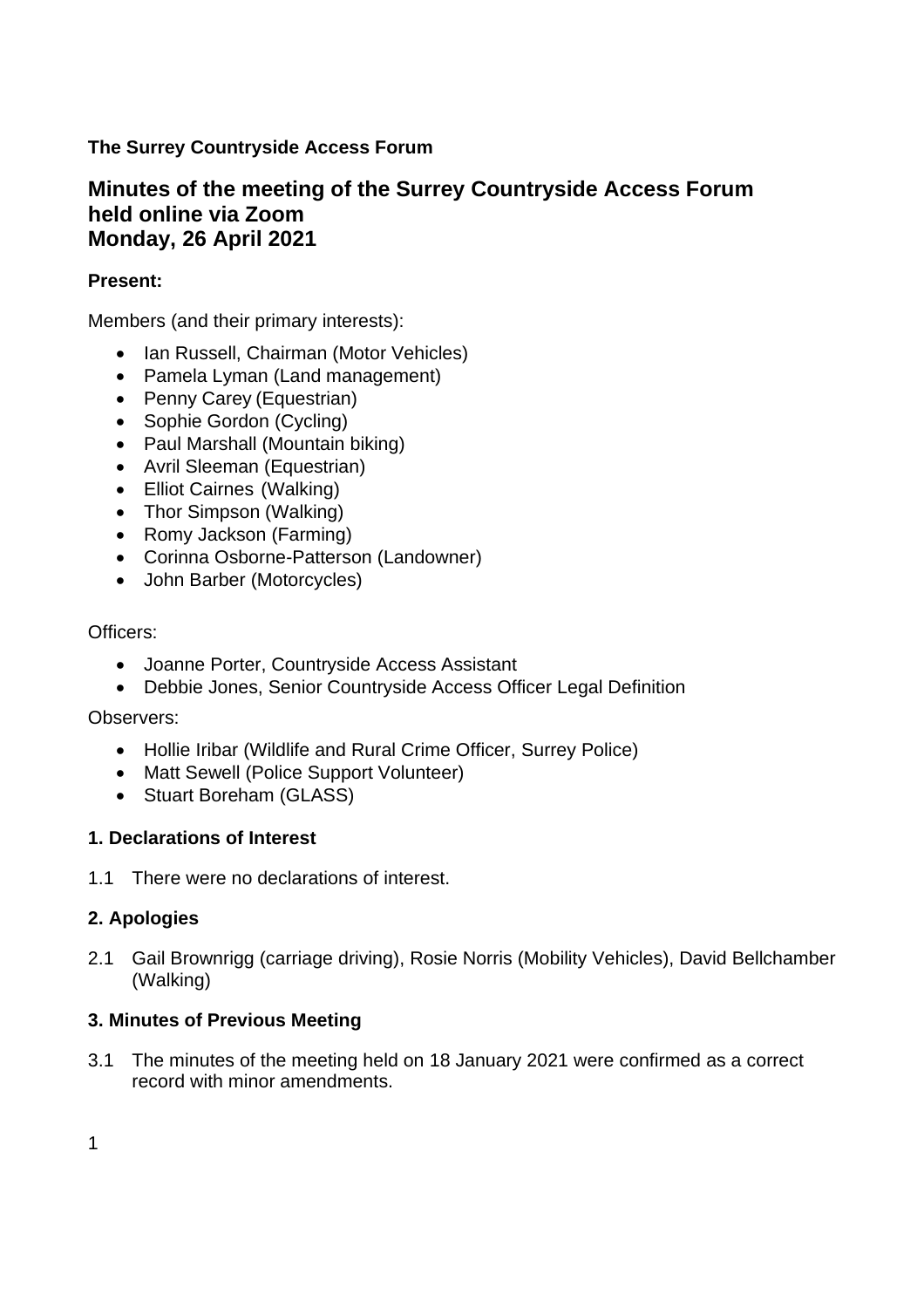#### **4. Wolvens Lane Proposed Traffic Regulation Order**

4.1 Surrey County Council is holding a consultation about options for the future of Wolvens Lane after recent resurfacing work. The options are:

1. To promote a permanent TRO to restrict all motorised vehicles with 2 or more wheels and all horse drawn carriages exceeding a width of 1500mm (4'11'') from using the BOAT.

2. To promote a permanent TRO as above for horse drawn carriages but only restrict those motorised vehicles with 4 or more wheels.

3. To promote an Experimental TRO, which would ban all motorised vehicles, except those who had been issued with a permit to use the BOAT. Or this could be reduced to just those with 4 or more wheels who would need a permit. Numbers of permits would be restricted. Horse drawn carriages would also be restricted as in option (1).

4. The BOAT has no restrictions.

- 4.2 Debbie said that she had received a few hundred emails in response to the consultation, and there has been a very mixed response. A few locals complain about the noise of motor cycles especially at night, but a number of walkers and cyclists would like the BOAT to be open to all users.
- 4.3 The discussions about the proposal included the following points:
	- The British Horse Society would like option 3 as there would still be access for emergency vehicles.
	- Horse drawn carriages can usually fit through a 1500mm gap, but a 4 wheeled motor vehicle can't.
	- Police can enforce a permit system as it would be a criminal offence to be driving along the BOAT in a motor vehicle without one.
	- There is a permit scheme in Kent with a code on the gates, and there is a step that horses can step over to be able to use the BOAT.
	- The TRF is against any restriction as responsible users should not be penalised because of a few antisocial users and feel that permits would be onerous.
	- A local carriage driving business would be badly affected if they were not permitted to use the BOAT any more.
	- A number of local ramblers and cyclists would like the route closed to motorised vehicles.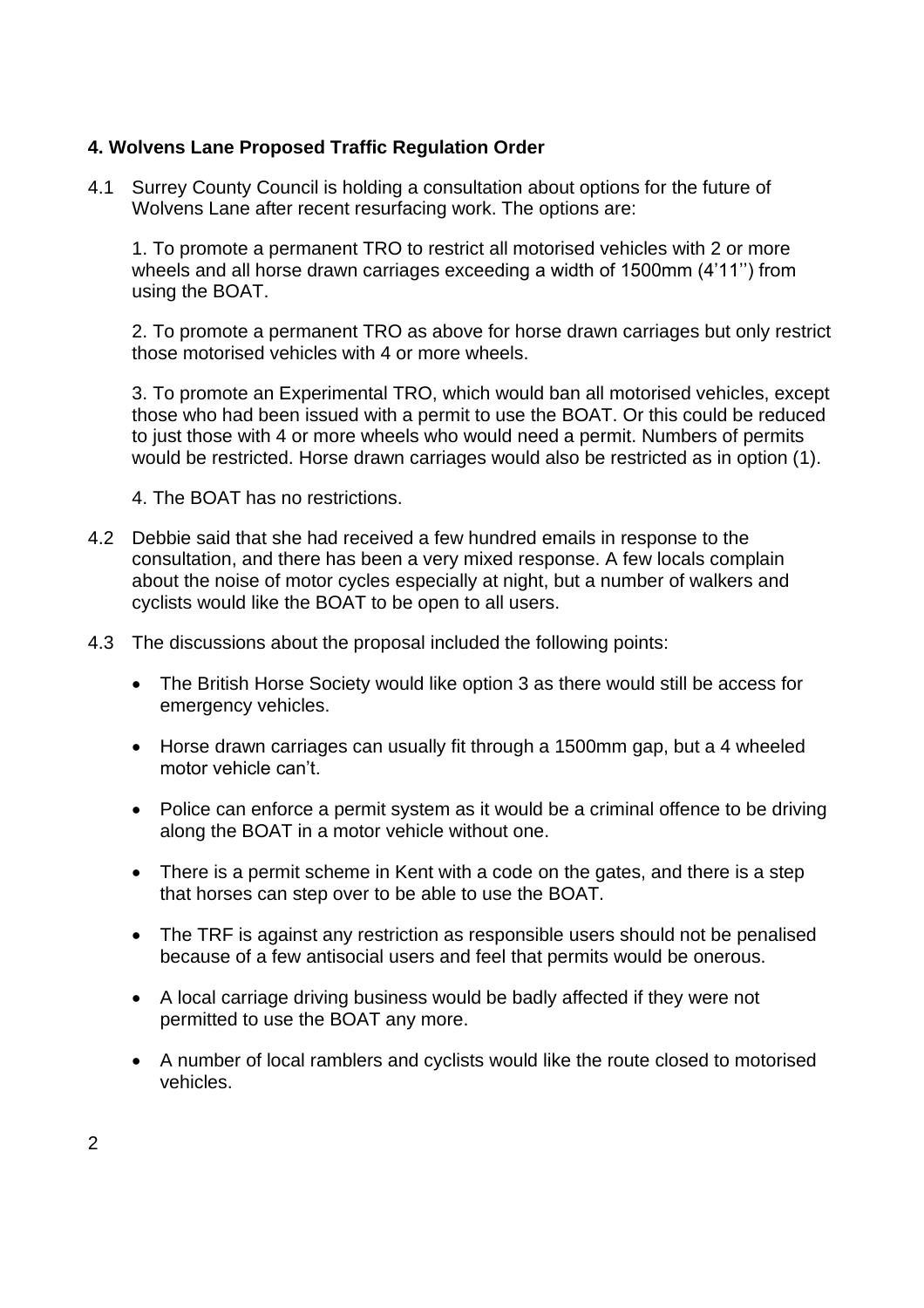- Debbie would need to look at what happens in Kent to find out how they decide who is eligible for a permit.
- It was asked if a seasonal TRO had been considered Debbie said that it is a valid option and they have been used elsewhere in the county and they have worked well.
- Debbie said that a lot of other suggestions had been made and they will be considered.
- Stuart said that there are concerns about vehicles going off the path onto adjoining land and causing damage, but from his experience work can be done to prevent damage to adjacent land by clamping down quickly on it and blocking off any new areas of incursion.
- Stuart said that there is no evidence of any risk or danger to other users from vehicles using Wolvens Lane.
- If Wolvens Lane is closed to motor vehicles it will concentrate these users onto fewer and fewer routes which could cause problems on these routes.
- The width of Wolvens Lane is 10-15 feet in most places, although some section are 7-8 feet wide, and it is a rough metalled surface.
- Avril supports all legal users using rights of way.
- Elliot has no problem with responsible users but is concerned about irresponsible users. He is concerned that the Surrey Hills AONB is promoting access to the Surrey Hills but not responsible use.
- Wolvens Lane is part of the new Leith Hill to Box Hill multi-user route.
- Private right of access will not be affected.
- Thor is concerned about enforcement if a TRO is made, and that people should be informed of the rules of using these routes.
- Signage at the ends of BOATS outlining the rules may be useful but should be worded in a positive way.
- A wallow on Wolvens Lane has been fixed by Surrey County Council and is still OK now, so improvements can be maintained.
- Stuart said that GLASS is proposing a fifth option which is a Public Space Protection Order (PSPO) which increases the ability of Police to arrest people and would help with enforcement. Debbie said that the Surrey Hills report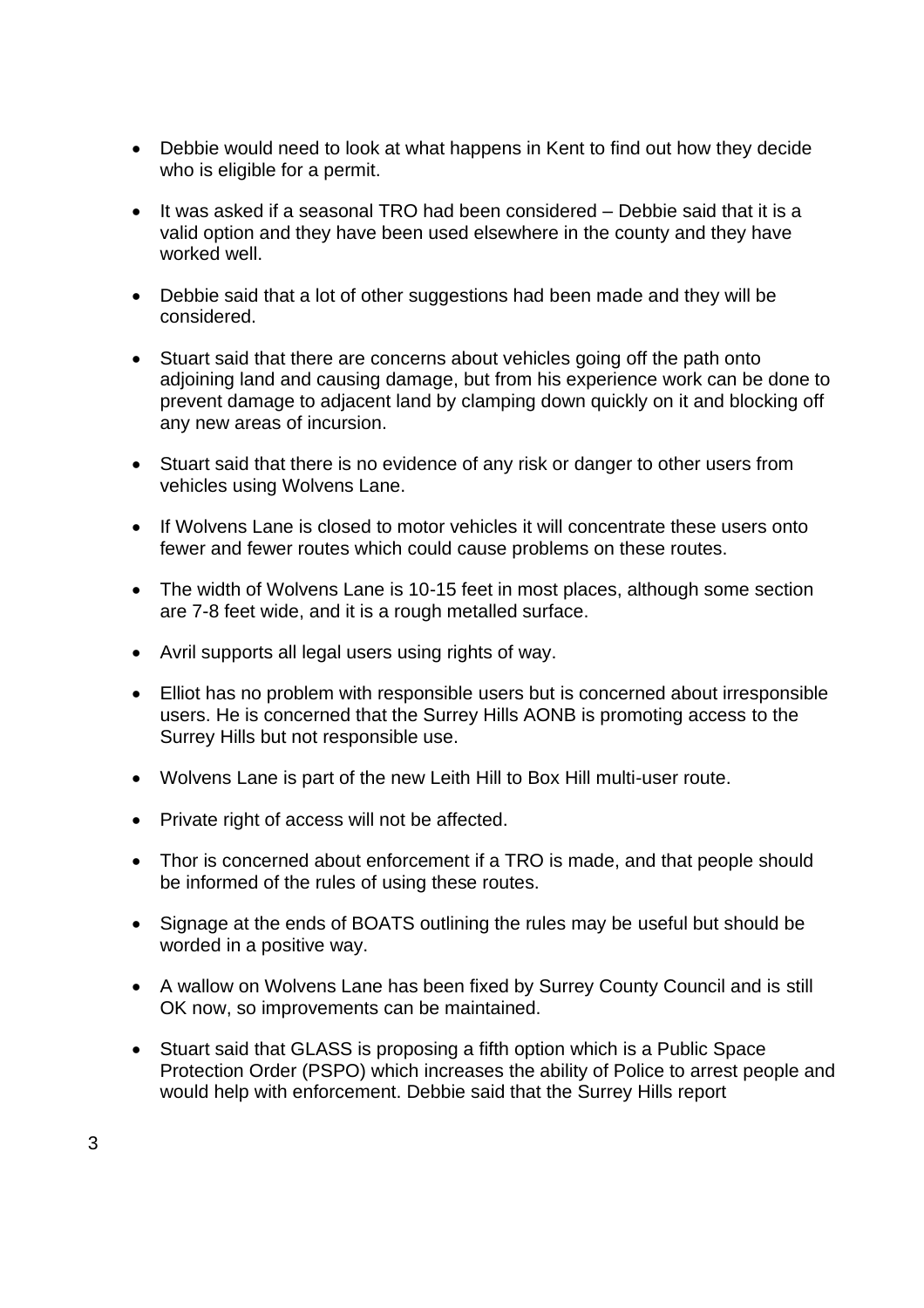recommended this option. A PSPO is time limited, but a new one can be made if required.

- Use by 4 wheeled vehicles should compact the new surface rather than damage it as it is a hard-wearing surface.
- A speed limit was suggested to be put on the BOAT as at the moment it is national speed limit.
- There is a code of conduct for motorcyclists that says they should not travel in groups larger than six and should give way to horses etc.
- Would there be a trial /review period to see how things go to see if whatever is decided works? Debbie said that if it is decided to make a TRO it could initially be an Experimental TRO.
- 4.4 Members voted on the options, plus the option of making a PSPO, and agreed that the Surrey Countyside Access Forum's preferred option should be that Wolvens Lane is kept open to all traffic. The second option should be making a PSPO, and the third option should be a permit system.

**Action –** Ian will prepare a response to circulate around members to agree and then send to Debbie.

- 4.5 Ian asked Hollie if she had any comments to make regarding byways.
- 4.6 Hollie made the following points
	- Surrey Police would like to enforce more on byways, but officers need to be trained in driving 4x4s and all driving tests have been cancelled because of Covid which has caused an issue.
	- An officer broke their arm when training to use motorcycles off road which has meant that all training has been suspended.
	- It is difficult to reach a lot of byways.
	- There was an incident in Mole Valley where a vehicle was towed away from a byway.
	- Hollie covers the west of Surrey and Laura Rowley covers the east of the County.
	- Hollie suggested that Matt Sewell attends SCAF meetings and be a liaison between the police and SCAF.
	- Countrywatch is still in operation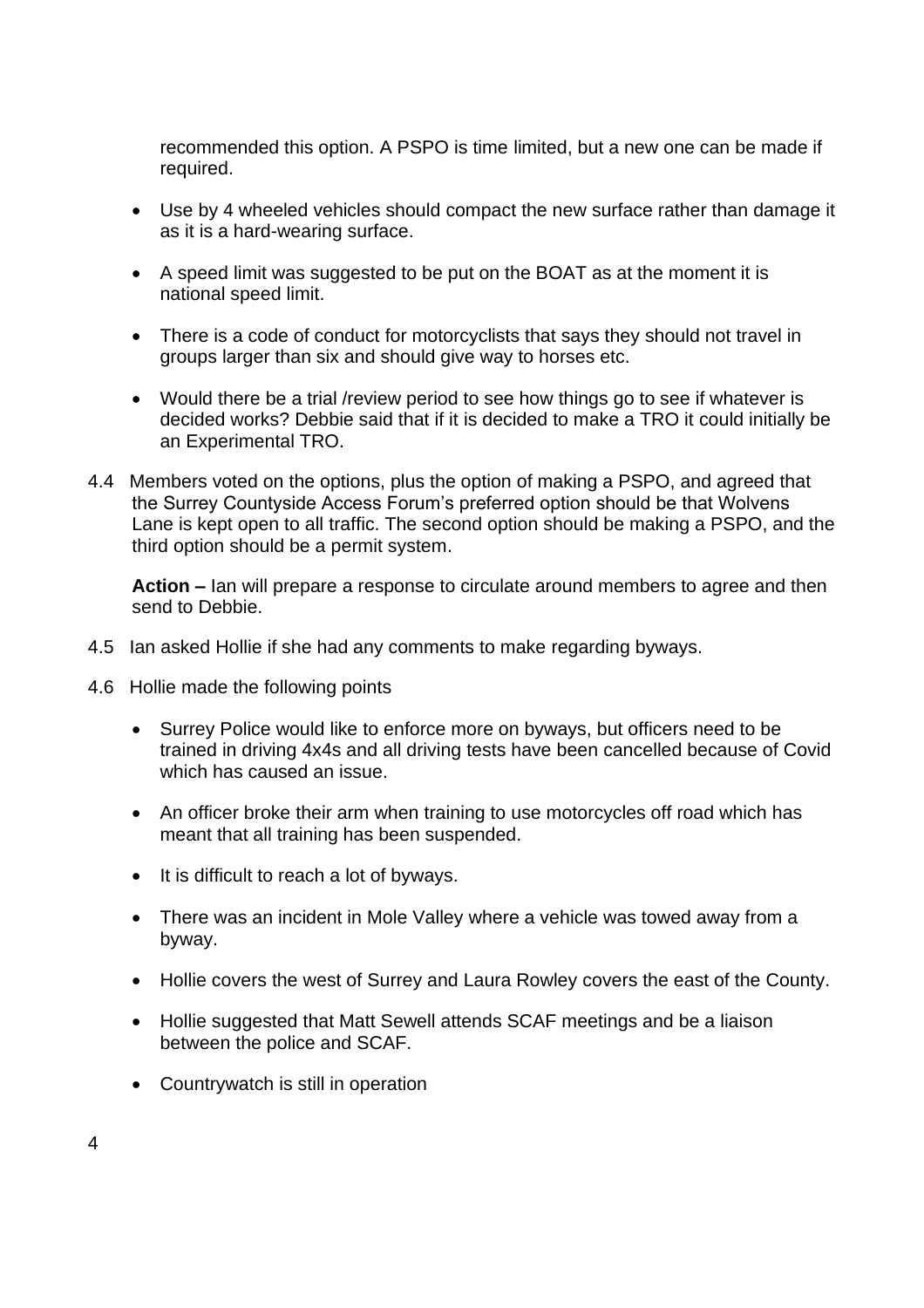- Hollie recommends signing up for 'In the Know' website to find out what is going on in your neighbourhood and reporting issues, and you will get a faster response.
- 4.7 Matt introduced himself he works in IT and has an interest in countryside and rights of way and works as a volunteer with Surrey Police in the rural crimes unit.

## **5. Surrey County Council update**

- 5.1 Debbie reported that Environment Service is undergoing a restructure.
- 5.2 Countryside Access now sits in the Natural Capital Team with the Countryside Estate, Countryside Partnerships, Visitor Services and Arboriculture.
- 5.3 Debbie revealed that she is taking early retirement in June after 34 years at Surrey County Council, and that Steve Mitchell is now the Countryside Estate Operations Manager so there will be two vacancies within Countryside Access, and they will be recruited into.

## **6. Matters arising / Action points**

- 6.1 David Bellchamber is not here to update about the parking issue at Esher Common
- 6.2 Penny has sent the Pirbright Memorial Loop email again
- 6.3 Hollie said that there is no new legislation regarding electric scooters they can be seized just like any other vehicle on a footway.
- 6.4 Ian said that he had still not been able to get hold of Roger Geffen from Cycling UK
- 6.5 The public consultation for the new byelaws on MoD land should start by mid-May, as well as a consultation about new entrances to the sites.
- 6.6 There have been some additional concerns about access to the technical area on Ash Ranges and access has been restricted. Landmark have carried out some works to improve access in other areas for local residents.

**Action –** Penny asked Ian to send around a map showing these areas.

6.7 Carry forward the action relating to the £500,000 grant that Surrey Wildlife Trust have received from the Coast to Capital Local Enterprise Forum

**Action –** Joanne to find out about the grant

6.8 Gail Brownrigg suggested re-sending the letter regarding the 2026 cut-off . Penny suggested waiting a few months due to the disruption caused by the pandemic, and for it to mention how long records offices have been closed in the last year.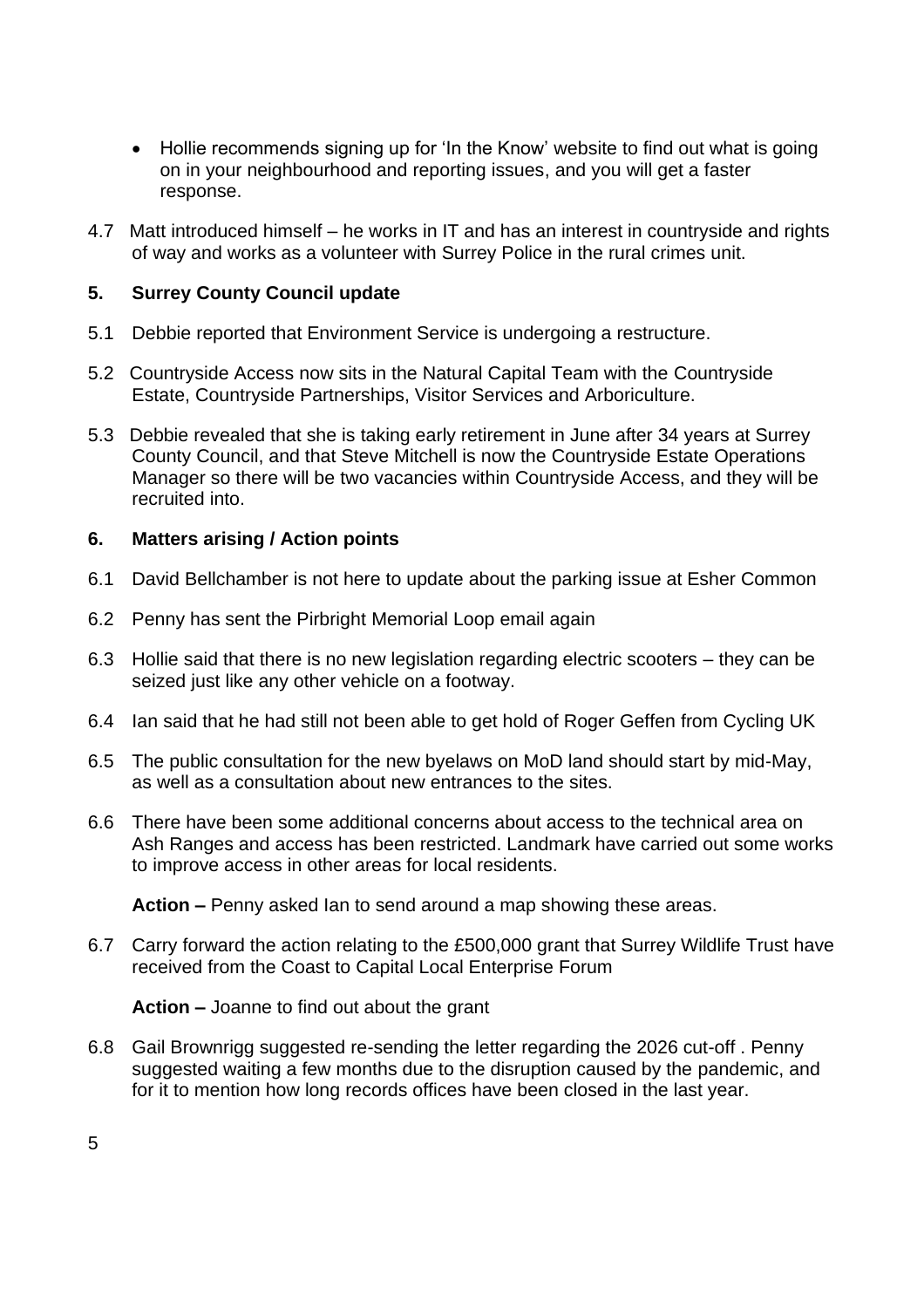- 6.9 Amy Cosgrave's presentation was circulated.
- 6.10 Nobody came forward to help the revision of the easy access routes on the Surrey County Council website.
- 6.11 Romy's presentation was circulated.
- 6.12 Facebook's move to host UK accounts in the US shouldn't have an impact on UK accounts.
- 6.13 Leave the issue for time being of how SCAF can get notified of planning applications that will affect access.

#### **7. Matters dealt with since previous meeting**

- 7.1 The Pegasus Horse crossing, Copsem Lane response was acknowledged. There will be a feasibility study carried out this year.
- 7.2 Swires and Lodge Farm Applications response was acknowledged. The application has been withdrawn and will be resubmitted with more information.
- 7.3 North Park Farm Quarry response was acknowledged. There are concerns about alternative routes and the surfaces of the reinstated routes.
- 7.4 Oxted Road Crematorium response was acknowledged.

#### **8. Forward Plan**

- 8.1 It was agreed to invite the Hampshire BHS representative to the July meeting.
- 8.2 Find out if Gail has a contact who could attend a meeting to discuss the Dogs in the Countryside topic.
- 8.3 Romy said that Hugh Broome would be happy to speak to the SCAF and the option of the July or October meeting should be offered.
- 8.4 Joanne to see if a Surrey County Council colleague can show the SCAF how issues are managed in CAMS.
- 8.5 Oak Processionary Moth / Giant Hogweed / invasive species should be added to the forward plan

**Action –** Joanne to update the forward plan as discussed.

#### **9. Outstanding consultations**

9.1 Outstanding consultations were noted.